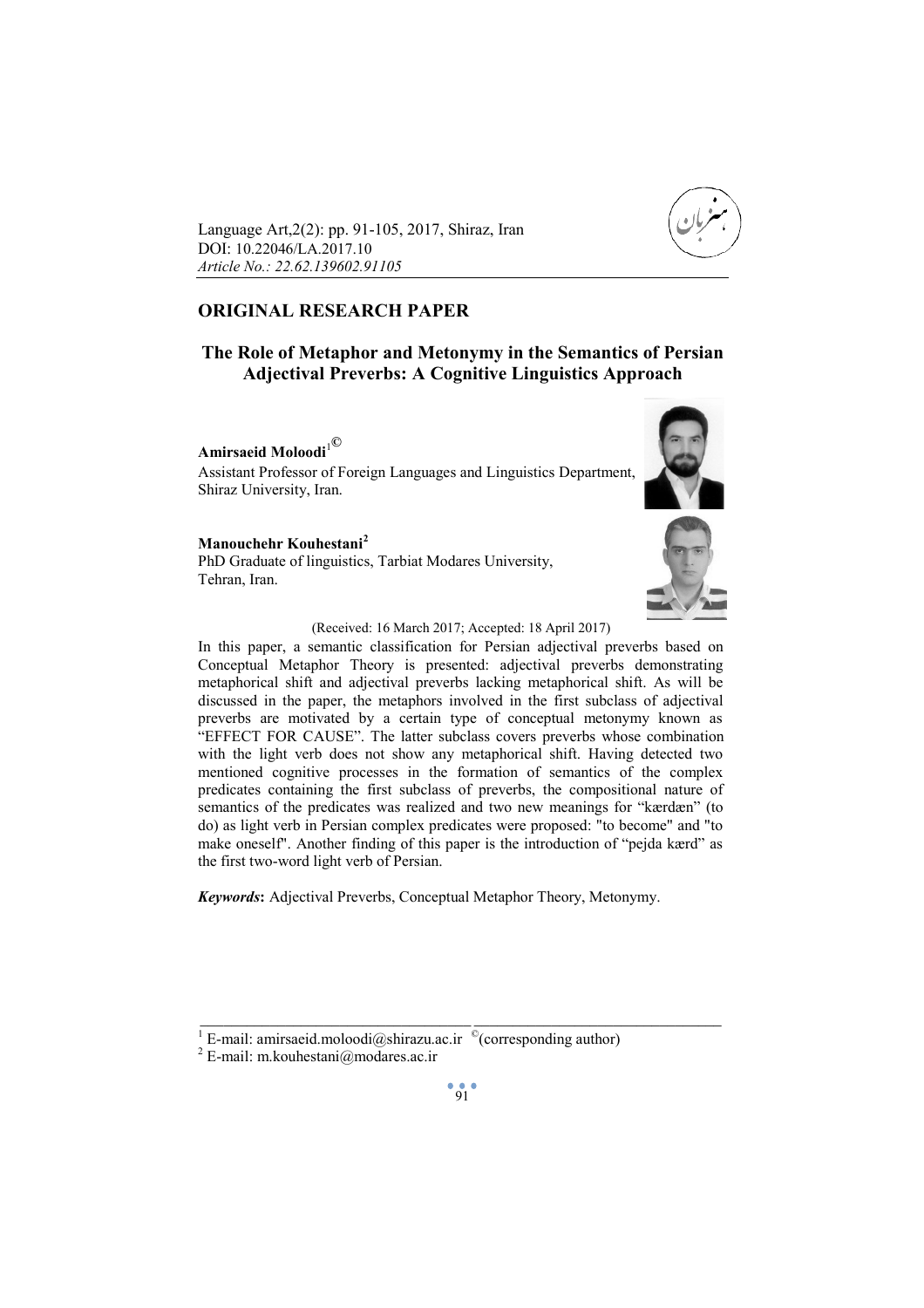#### **Introduction**

One of the main concerns of linguists working on the Persian language is the nature of its complex predicates. According to Tabataba'ei (2005), compound verb is a kind of verb that consists of two parts. The first part is called nonverbal element which may belong to noun, adjective, adverb or preposition class. This part carries most of the meaning of the compound verb and determines its argument structure. The second part known as light verb is often empty of lexical content and carries inflection.

Complex predicates (also known as compound verbs) constitute the majority of verbs in the Persian language (Khanlari 1973, Bateni 1989). This fact has attracted the attention of a number of researchers to the nature and characteristics of Persian complex predicates. The works done in this field deal mostly with complex predicates generally, or with their noun preverbs and fail to scrutinize adjectival preverbs independently.

Lambton (1953) is one of the earliest linguists dealing with Persian complex predicates among other grammatical properties of the language. She presents a taxonomy based on the lexical category of the preverb and recognizes nouns, adjectives, adverbs, and prepositional phrases as possible preverbs. Though recognizing adjectives as able to participate in complex predicates, what we consider as adjectival preverbs is different from hers. This will be discussed in more detail in the next section. Another notable work in the field of complex predicates is Dabir Moghaddam (1997) in which he claims that there exist some processes for the formation of compound verbs in Persian which can vary in productivity. He classifies these processes under two general categories of combination and incorporation. He goes on with the claim that there is phonological, syntactic, and semantic evidence which justify the assignment of the products of the two aforementioned processes to compound verbs. Despite his recognition of adjectival preverbs, the authors of this paper do not agree with him on their being complex predicates in the first place. As another work dealing with Persian complex predicates generally, Karimi Doostan (1997); in addition to investigating aspectual properties of complex predicates and comparing what he calls compositional with non-compositional light verb constructions, claims that light verbs in combination with adjectives as well as some other lexical categories cannot be separated by syntactic operations and are idiom-like units. Karimi (1997) investigates the property of idiomaticity or compositionality of meaning in Persian complex verbs. She recognizes adjective as one possible preverb for Persian compound verbs. From the examples provided, it can be inferred that she makes mistakes in determining real Persian compound verbs with adjectival preverbs. Tabataba'ei (2005) deals with Persian complex predicates as a whole and introduces a number of criteria for distinguishing complex predicates from other sequences. He correctly discriminates between adjectives in causative constructions and adjectival preverbs, but does not introduce any semantic classification for adjectives as preverbs.

Sami'ian (1983) and Ghomeshi and Massam (1994) present a syntactic analysis of Persian compound verbs. However, in determining compound verbs with adjectival preverbs, their view differs from ours. Megerdoomian (2001) is an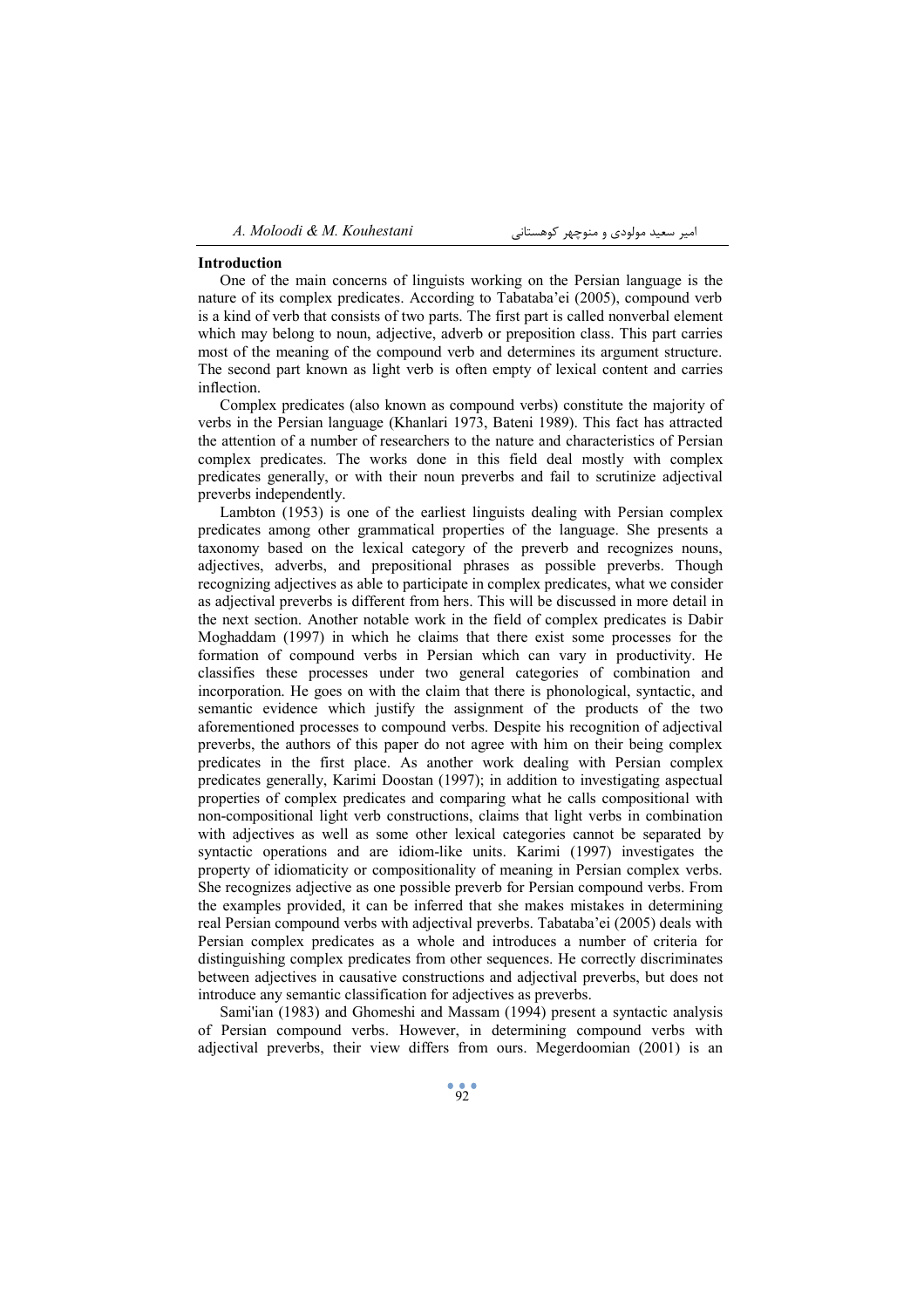*The role of metaphor and metonymy in the semantics of* ...معنیشناسی در مجاز و استعاره نقش

investigation of the status of nouns in Persian complex predicates. In this paper, she discusses the differences between nominal preverbs and objects of simple verbs. She mentions adjectives as possible preverbs in one part of the paper; however, what she calls adjectival preverbs is different from our view. Folli, Harley and Karimi (2005) analyze the interdependence of Persian preverbs and light verbs in determining the syntactic properties, the event structure, and the alternation possibilities of the whole complex predicate. Even though they believe in the existence of adjectival preverbs, it will be demonstrated that their view is different from ours. Pantcheva (2010) investigates the role of the light verb and the preverb in deciding the argument structure of the whole predicate and demonstrates the way the aspectual properties of the complex predicate rely on the interaction between the preverb and the light verb.

None of the works mentioned adopts a cognitive approach to the study of Persian complex predicate generally, or Persian complex predicate with adjectival preverb. However, since two cognitive processes of metaphor and metonymy in the formation of the semantics of complex predicates with adjectival preverbs are introduced in the paper, a review of the works done in Conceptual Metaphor Theory seems necessary.

The study of metaphor has been divided into two major views: the classical view and the contemporary view. The classical view which started from the work of Aristotle has been practiced for over two millennia (kövecses 2010). This view of metaphor, itself, encompasses three different theories: the comparison theory, the interaction theory, the speech act theory (Golfam 2002). The contemporary view originated from the seminal work of Lakoff and Johnson (1980) titled "Metaphors We Live By".

The difference between two views can be attested reviewing their characteristics as mentioned in Kövecses (2010). He characterizes the classical view thus:

> *This traditional concept can be briefly characterized by pointing out five of its most commonly accepted features. First, metaphor is a property of words; it is a linguistic phenomenon. . . . Second, metaphor is used for some artistic and rhetorical purpose. . . .Third, metaphor is based on a resemblance between the two entities that are compared and identified. . . . Fourth, metaphor is a conscious and deliberate use of words, and you must have a special talent to be able to do it and do it well. . . . Fifth, it is also commonly held that metaphor is a figure of speech that we can do without; we use it for special effects, and it is not an inevitable part of everyday human communication, let alone everyday human thought and reasoning.*

The characteristics of the contemporary view of metaphor can be seen from this excerpt from the same source: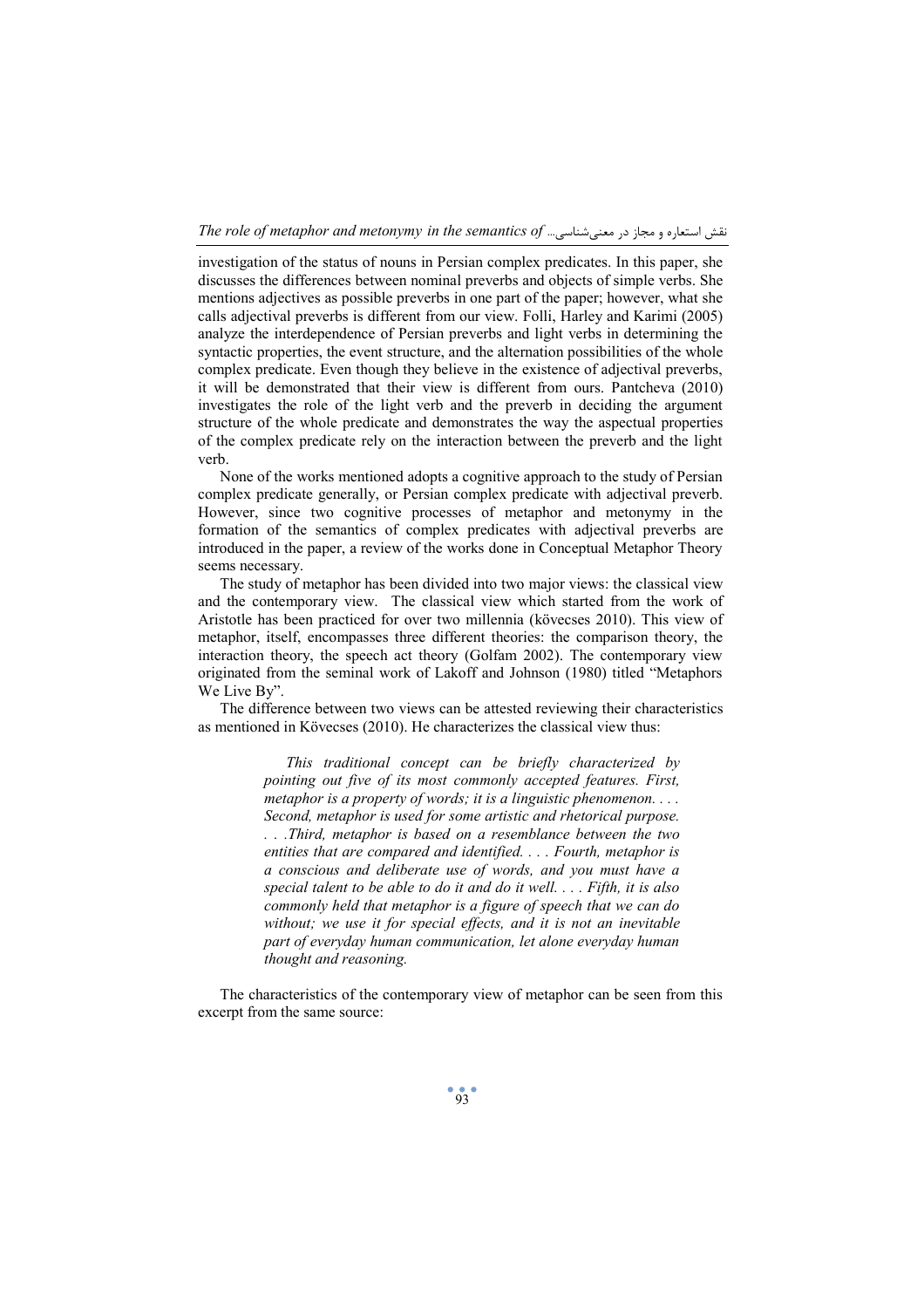*(1) metaphor is a property of concepts, and not of words; (2) the function of metaphor is to better understand certain concepts, and not just some artistic or esthetic purpose; (3) metaphor is often not based on similarity; (4) metaphor is used effortlessly in everyday life by ordinary people, not just by special talented people; and (5) metaphor, far from being a superfluous though pleasing linguistic ornament, is an inevitable process of human thought and reasoning.* 

In this paper, on the basis of Conceptual Metaphor Theory, the semantics of complex predicates with adjectival preverbs is scrutinized and a classification for the predicates is presented.

#### **Critique of Other Works**

As mentioned in the related works, there is a very common mistake in the recognition of Persian compound verbs by some of the linguists whose works were reviewed in section 2. Lambton (1953), Sami'ian (1983), Ghomeshi and Massam (1994), Dabir Moghaddam (1997), Karimi (1997), Megerdoomian (2001), and Folli and Harley and Karimi (2005), consider the following sequences as compound verbs.

| (1) | $b\bar{a}z$ kærdæn $\bar{a}$ | open+to make   | "to open"    |
|-----|------------------------------|----------------|--------------|
|     | tæmiz kærdæn                 | clean+to make  | "to clean"   |
|     | rofæn kærdæn                 | bright+to make | "to turn on" |

The authors agree with Karimi Doostan (1997) that correctly considers the above sequences as adjective+causative verb and ascribes the aforementioned mistake to those authors' failing in discriminating the two different functions of "kærdæn": "kærdæn" as a causative verb and "kærdæn" as a light verb. When a causative verb, "kærdæn" assigns the property of the adjective to the grammatical object of the sentence:

| (2) | Sārā | xāne  | ra         | tæmiz | kærd |
|-----|------|-------|------------|-------|------|
|     | Sara | house | Accusative | clean | did  |
|     |      |       | Case-maker |       |      |

Sara cleaned the house.

When "kærdæn" adopts the function of a light verb, it only helps the resulting compound verb inflect for tense, aspect, mood, person and number, but has no lexical content, with the preverb bearing almost the whole lexical meaning of the compound verb. The following are sequences in which "kærdæn" functions as a light verb void of any lexical meaning.

 $\overline{I}$  In Persian, there are a present stem and a past stem for each infinitive from which different conjugations are derived through the addition of person and number endings. The infinitives themselves end in the suffix "-æn" which does not appear in the inflected verbs.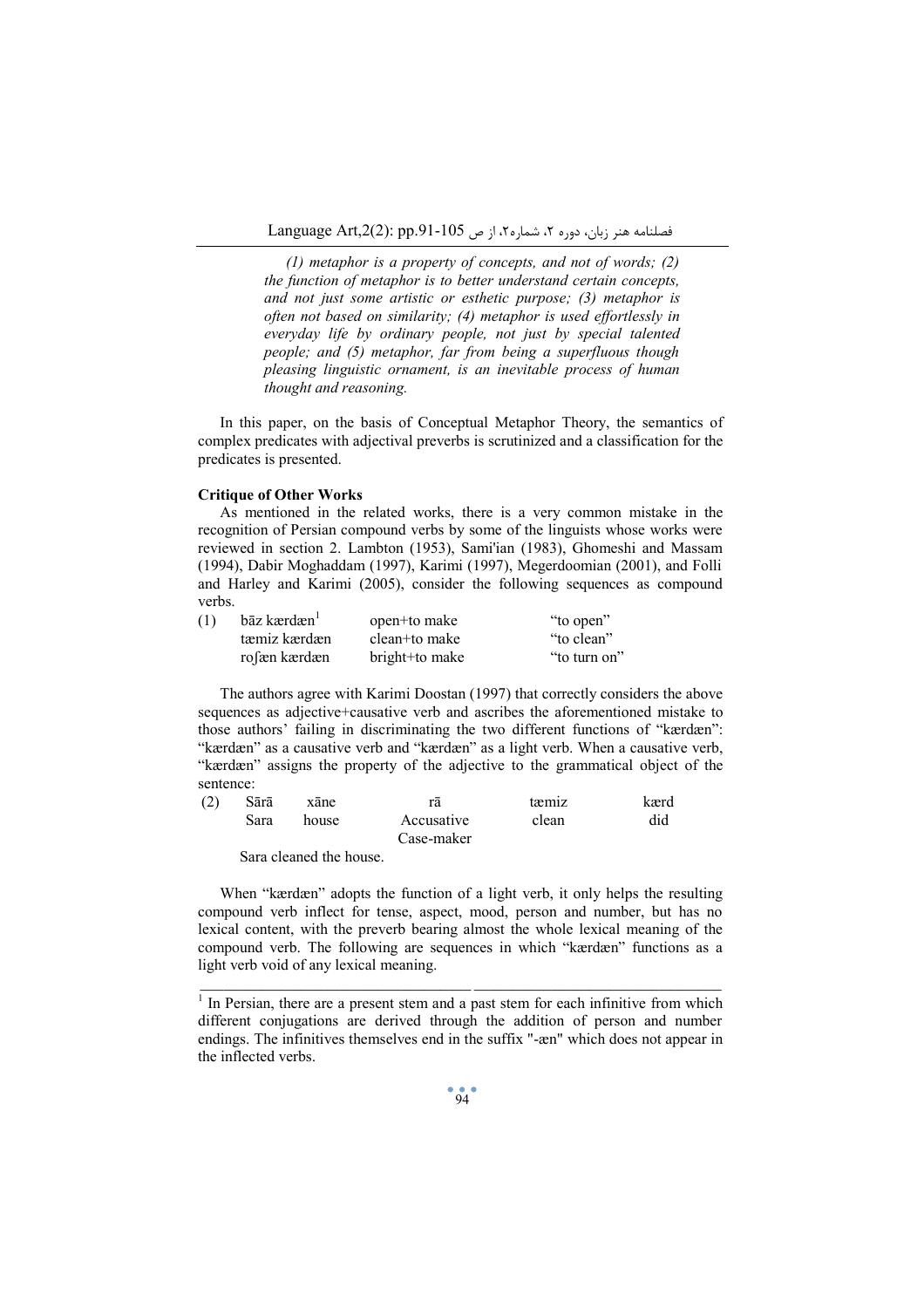| نقش استعاره و مجاز در معنى شناسى The role of metaphor and metonymy in the semantics of |  |  |  |  |  |
|----------------------------------------------------------------------------------------|--|--|--|--|--|
|----------------------------------------------------------------------------------------|--|--|--|--|--|

| (3) | Pentexab kærdæn | selection+to do | "to select" |
|-----|-----------------|-----------------|-------------|
|     | Persāl kærdæn   | sending+to do   | "to send"   |
|     | Paqāz kærdæn    | beginning+to do | "to begin"  |

A structural test may help distinguish between the two different "kærdæn". The object to which the property of the adjective is assigned through the use of causative "kærdæn" can move to the subject position and be predicated by the linking verb "?astæn" (to be); however this movement for a preverb is prohibited.

| $(4)$ a | Sārā          | xāne                                  | rā                       | tæmiz | kærd          |      |
|---------|---------------|---------------------------------------|--------------------------|-------|---------------|------|
|         | Sara          | house                                 | Accusative<br>Case-maker | clean | made          |      |
|         |               | Sara cleaned the house.               |                          |       |               |      |
| b       | Xāne<br>house | tæmiz<br>clean<br>The house is clean. | ?æst<br><sup>1</sup> S   |       |               |      |
| $(5)$ a | sārā          |                                       | nāme                     | rā    | <b>Persal</b> | kærd |

| $(3)$ id | sara                  | name    | ға                       | refsal  | кала |
|----------|-----------------------|---------|--------------------------|---------|------|
|          | Sara                  | letter  | Accusative<br>Case-maker | sending | did  |
|          | Sara sent the letter. |         |                          |         |      |
|          | *nāme                 | ?ersāl  | ?æst                     |         |      |
|          | letter                | sending | 1S                       |         |      |

Another test<sup>1</sup> to shed more light on the distinction between the functions of "kærdæn" is adding the comparative suffix "-tar" to the element preceding "kærdæn". If the resulting sentence is still grammatical, "kærdæn" is a causative verb; otherwise we are dealing with a light verb.

| $(6)$ a | Sārā  | xāne       | Rā                           | tæmiz    | -tær                    | kærd |
|---------|-------|------------|------------------------------|----------|-------------------------|------|
|         | Sara  | house      | Accusative<br>Case-maker     | clean    | Comparative<br>Morpheme | made |
|         |       |            | Sara made the house cleaner. |          |                         |      |
| b       | *sārā | bāzi       | Rā                           | bærgozār | -tær                    | kærd |
|         | Sara  | game       | Accusative                   | held     | Comparative             | did  |
|         |       | Case-maker |                              | Morpheme |                         |      |

Surprising as it seems, contrary to the neat discrimination between "kærdæn" as a causative and "kærdæn" as a light verb presented in Karimi Doostan (1997), Karimi Doostan (2008) lists the sequences "pāk kærdæn" (to clean) and "tæmiz kærdæn" (to clean) (adjective+causative verb sequences) as two examples for compound verbs in Persian beside a real compound verb like "moræxæs kærdæn" (to discharge).

 $\overline{\text{It is worth mentioning that this test only applies to sequences of adjective (not any) }$ other lexical category) plus kærdæn.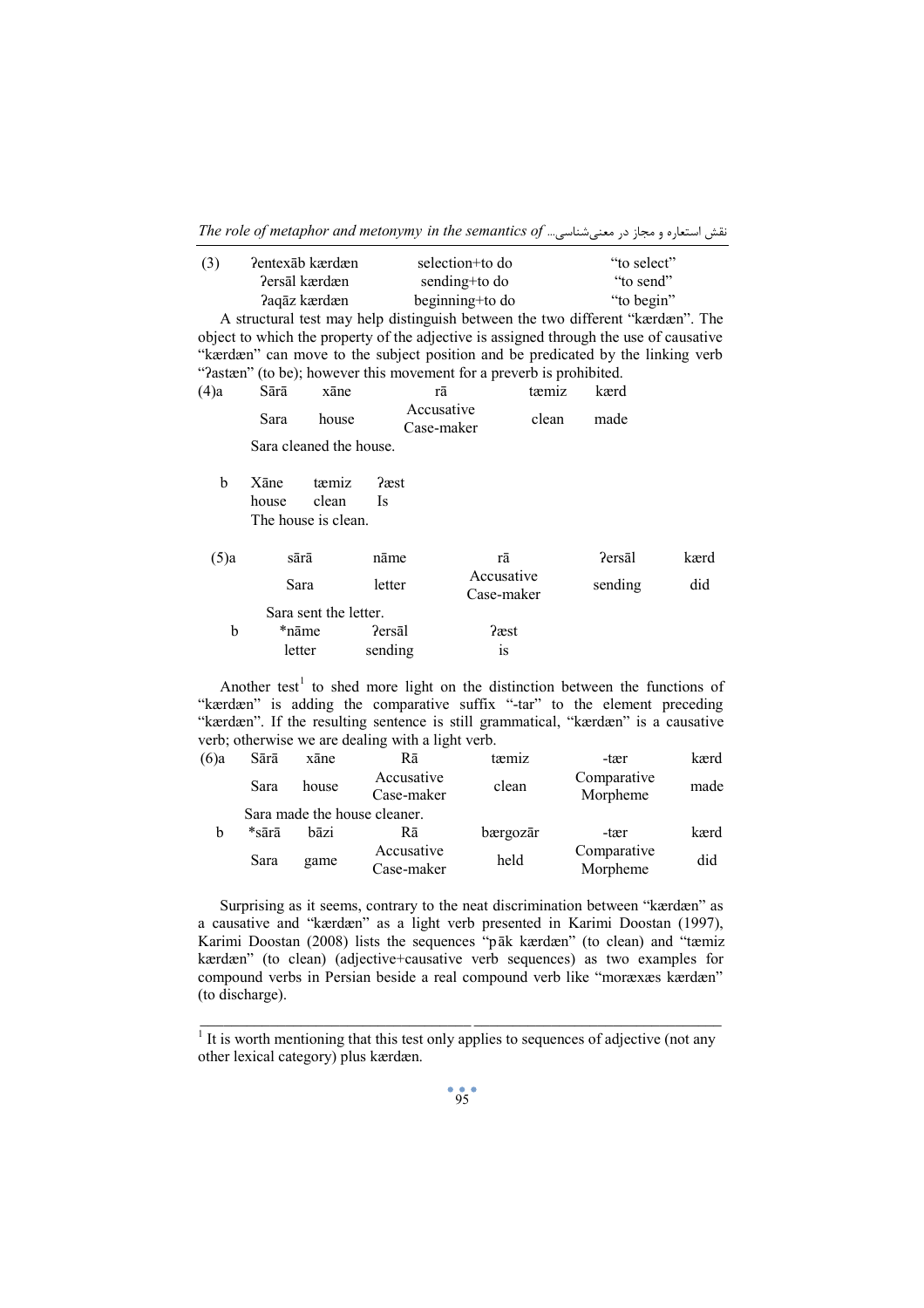# **Conceptual Metaphor Theory**

Lakoff and Johnson (1980) define conceptual metaphor as understanding one conceptual domain as another conceptual domain. In the tradition of Conceptual Theory of Metaphor, conceptual metaphors are shown as CONCEPTUAL DOMAIN A IS CONCEPTUAL DOMAIN B. "The conceptual domain from which we draw metaphorical expressions to understand another conceptual domain is called source domain, while the conceptual domain that is understood this way is the target domain" (kövecses 2010). If we consider the conceptual metaphor LOVE IS JOURNEY, the target domain (LOVE) is understood in terms of the source domain (JOURNEY); in other words, the source domain is mapped onto the target domain. The mapping of two domains involves a correspondence relationship between the elements of the target domain and those of the source domain. Lakoff (1993) and Lakoff and Johnson (1999) believe that many abstract concepts of our conceptual systems like time, quantity, emotion, state, change, action, cause, purpose, means, modality and even category are understood metaphorically. In line with this, they introduce the term "directionality" which they so describe: ". . . there is directionality in metaphor; that is, that we understand one concept in terms of another. Specifically, we tend to structure the less concrete and inherently vaguer concepts (like those for the emotions) in terms of more concrete concepts, which are more clearly delineated in our experience" (Lakoff and Johnson 1980).

According to Kövecses (2010), a number of metaphors are considered to be motivated by metonymies provided that there is a metonymical relationship between the source and the target domains of metaphor. In metonymy as described by Kövecses (2010), one entity is used to provide mental access to another. The entity that provides mental access to the other is known as the "vehicle entity" and the entity to which mental access is provided is known as the "target entity". In metonymy, the vehicle and the target entity are mentally close to one another. In cognitive linguistics, the mentioned closeness is due to the presence of both entities in the same domain or in terms of Lakoff (1987), the same Idealized Cognitive Model (ICM). Therefore, metonymy can be defined as ". . . a cognitive process in which one conceptual entity, the vehicle, provides mental access to another conceptual entity, the target, within the same domain, or Idealized Cognitive Model (ICM)" (kövecses 2010).

#### **A Classification of Adjectival Preverbs**

Scrutinizing the properties of preverbs which can be ascribed to the adjective class yields the following classification:

## **1. Adjectival Preverbs Demonstrating Metaphorical Shift**

Sentences 7-9 illustrate an example for this type of metaphor in Persian complex predicates.

(7) sārā zærd kærd Sara yellow became Sara became frightened.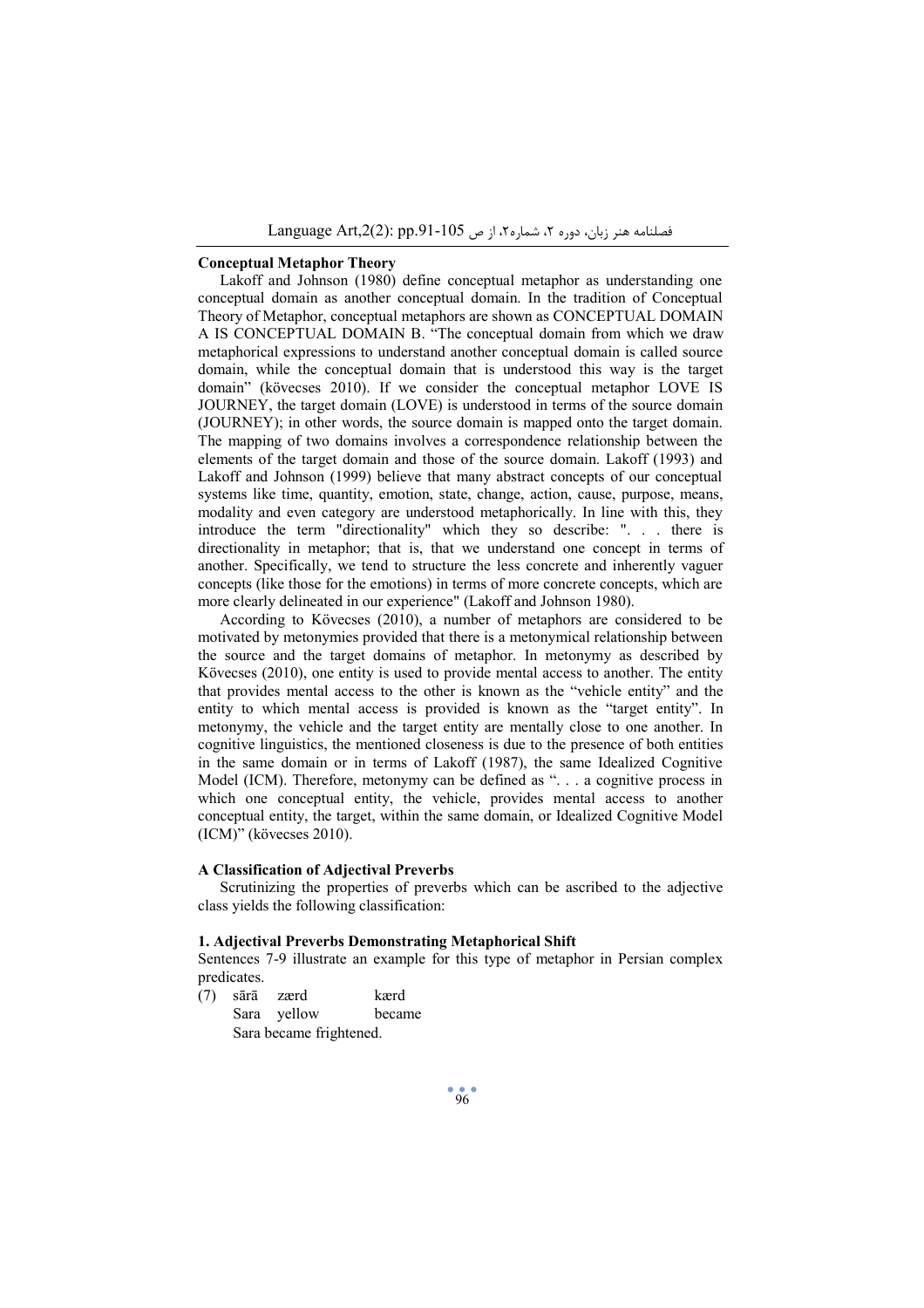*The role of metaphor and metonymy in the semantics of* ...معنیشناسی در مجاز و استعاره نقش

| $(8)$ sārā tors |                    | kærd   |
|-----------------|--------------------|--------|
|                 | Sara sour          | became |
|                 | Sara became upset. |        |

|                    | $(9)$ sārā dāg |  | kærd   |
|--------------------|----------------|--|--------|
|                    | Sara hot       |  | became |
| Sara became angry. |                |  |        |

According to Kövecses (2010), "in the folk model of emotion, emotions are seen as resulting in certain physiological effects". As evident in the examples above, adjectives "zærd", "torʃ" and "dāq" are translated as "frightened", "upset" and "angry" respectively which are obviously different from their literal meanings: "vellow", "sour" and "hot" respectively. From the metonymical shift point of view, it can be claimed that the adjectives actually used in the Persian examples are the physiological effects of the emotions causing them; i.e., "fear", "upset" and "anger".

In the case of our examples, we have one thing that causes another (as fear causes yellow complexion, upset causes acidic stomach and anger causes body heat); therefore, we postulate the existence of causation ICM. According to Kövecses (2010), the causation ICM can produce two kinds of metonymies: EFFECT FOR CAUSE and CAUSE FOR EFFECT. The metonymy relevant to our data is EFFECT FOR CAUSE.

As mentioned earlier, a number of metaphors are considered to be motivated by metonymies. Kövecses (2010) mentions three such metaphors whose source and target domains are causally related: target results in source, source results in target and source enables target. Our data demonstrate the first type of these three metaphors.

In the first kind of metaphor, the source domain results from the target domain. In (7), where the relevant metaphor is FEAR IS YELLOW COMPLEXION, the source domain (YELLOW COMPLEXION) arises from the conceptual metonymy EFFECT FOR CAUSE. In this example, "yellow complexion produced by fear" can be considered as a metonymy: YELLOW COMPLEXION FOR FEAR. Therefore, there are two steps involved in the conceptualization of the metaphor FEAR IS YELLOW COMPLEXION: in the first step, FEAR PRODUCES YELLOW COMPLEXION (metonymy) and in the next step, YELLOW COMPLEXION is used to understand FEAR (metaphor).

Two other examples can be analyzed in the same vein. In (8), the metaphor involved that emerges from the conceptual metonymy EFFECT FOR CAUSE is UPSET IS ACIDIC STOMACH. Acidic stomach as the source domain manifests itself in the adjective "sour". The chain of conceptualization for this example like the previous one is a two-step process. In the first step, UPSET PRODUCES ACIDIC STOMACH (metonymy) and in the next step, ACIDIC STOMACH is used to understand UPSET (metaphor).

In (9), the metaphor at work is ANGER IS HEAT which arises from the conceptual metonymy EFFECT FOR CAUSE. Like two previous examples, the process of conceptualization for this example is a two-step one. In the first step,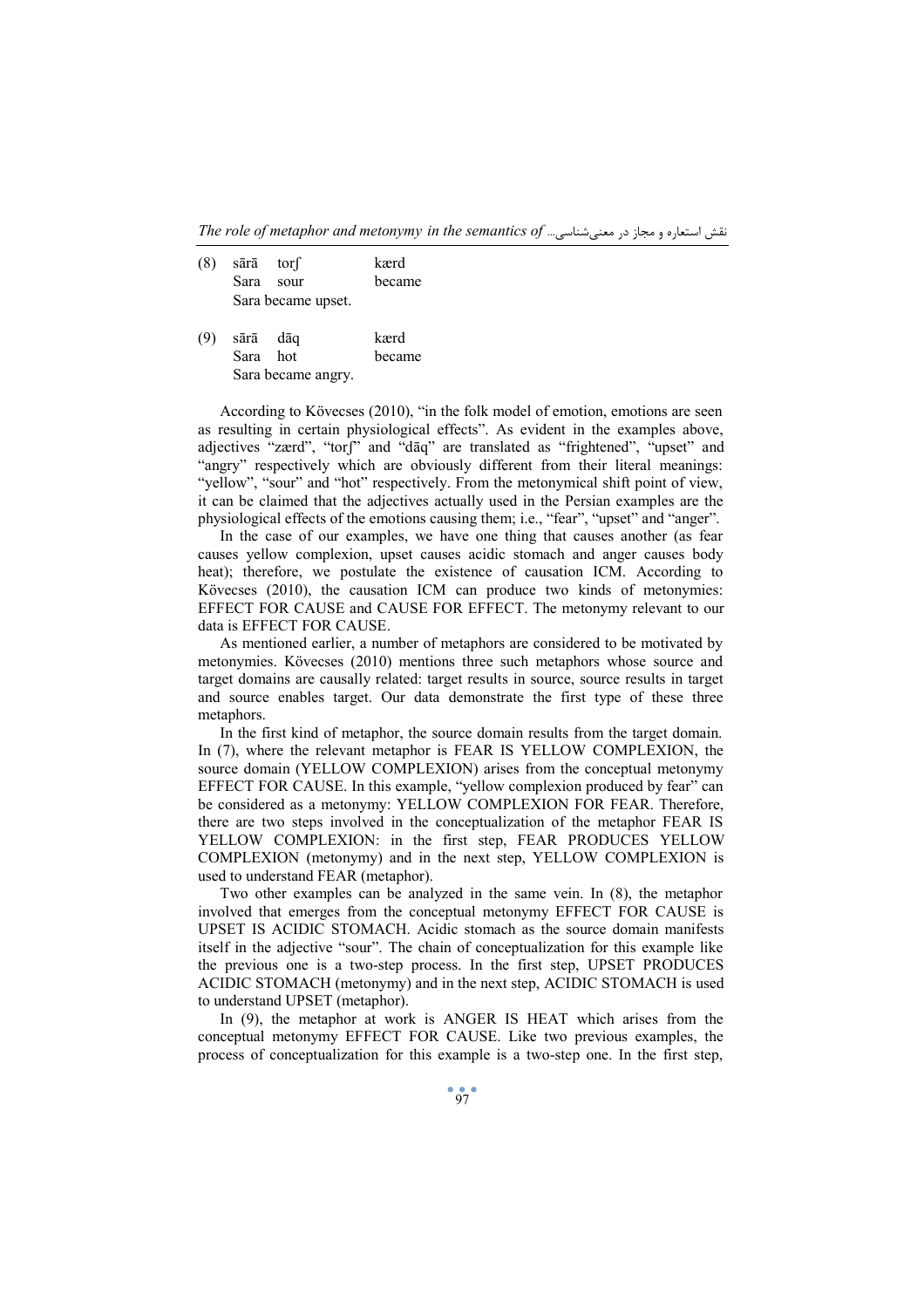ANGER PRODUCES HEAT (metonymy) and in the next step, HEAT is used to comprehend ANGER (metaphor).

Thus, in the metaphors FEAR IS YELLOW COMPLEXION, UPSET IS ACIDIC STOMACH and ANGER IS HEAT the source domains of yellow complexion, acidic stomach, and heat result from the target domains of fear, upset, and anger by a metonymic process, respectively.

Panther and Thornburg (2007) present a three-level taxonomy for the metonymy EFFECT FOR CAUSE. As observable in figure 1, all cases of metonymy discussed in the present paper belong to the lowest level BODILY REACTION FOR EMOTION which is a hyponym of SYMPTOM FOR CAUSE which itself is a hyponym of EFFECT FOR CAUSE metonymy.



Figure 1: A Tentative Taxonomy of the Effect for Cause Metonymy (Panther and Thornburg 2007)

There are a number of points to which careful attention should be paid. The first is that in examples 7-9, the verb "kærd" is used with a function different from its two previously introduced ones. Here in these examples "kærd" bears the same meaning as the inchoative verb "became". If so, it may be asked why the sequences "zærd kærd", "dāq kærd" and "torʃ kærd" have not been categorized as adjective+inchoative, but complex predicates. If we replace the inchoative "kærdæn" with the generic inchoative "ʃodæn" (to become), the result will be a sentence with the literal meaning of the adjective and no metaphorical reading will be allowed.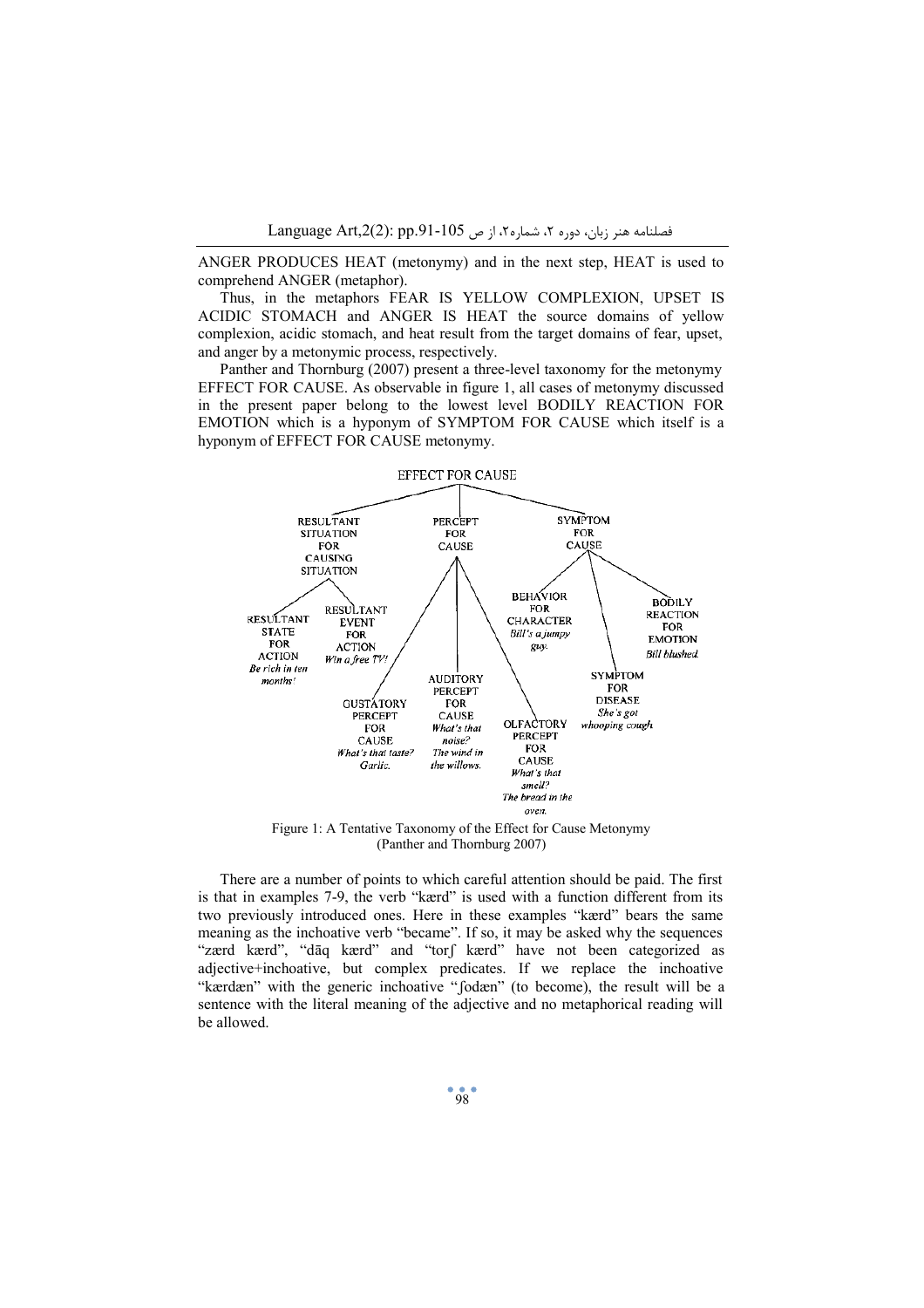*The role of metaphor and metonymy in the semantics of* ...معنیشناسی در مجاز و استعاره نقش

- $(10)$  Sārā torf fod Sara Sour became Sara became sour.<sup>1</sup>
- $(11)$  \*sārā tors fod Sara upset became Sara became upset.

Another potential objection to consider such sequences as complex predicates might be like "Why should we not put such cases of "kærdæn" in the class of causative verbs?" While causative "kærdæn" needs a direct object to fulfill its arguments, "kærdæn" in the above-mentioned sequences cannot appear in sentences containing a direct object and maintain the metaphorical shift of the adjective.

| (12) | Sārā                   | Sup   | rā                       | tor   | kærd |
|------|------------------------|-------|--------------------------|-------|------|
|      | Sara                   | Soup  | <b>ACCUSATIVE</b>        | sour  | made |
|      |                        |       | <b>CASE-MARKER</b>       |       |      |
|      |                        |       | Sara made the soup sour. |       |      |
| (13) | *susæn                 | sārā  | rā                       | torf  | kærd |
|      | Susan                  | Sara  | <b>ACCUSATIVE</b>        | upset | made |
|      |                        |       | <b>CASE-MARKER</b>       |       |      |
|      | Susan made Sara upset. |       |                          |       |      |
|      |                        |       |                          |       |      |
| (14) | Sārā                   | divār | rā                       | zærd  | kærd |

Sara Wall ACCUSATIVE CASE-MARKER yellow made Sara made the wall yellow.

| $(15)$ *susæn sārā    |      | rā                                      | zærd            | kærd |
|-----------------------|------|-----------------------------------------|-----------------|------|
| Susan                 | Sara | <b>ACCUSATIVE</b><br><b>CASE-MARKER</b> | frightened made |      |
| Cugan frichtonad Caro |      |                                         |                 |      |

Susan frightened Sara.

The presence of a direct object in sentences (12) and (14) leads to only a literal reading of the adjective, whereas in (13) and (15) a metaphorical reading of the same sequence of words as in (12) and (14) is prohibited.

Thus far, it has been made clear that such sequences of adjective+kærdæn are different from adjective+ʃodæn sequences and that such cases of "kærdæn" are not causative. Although in sequences of adjective+ kærdæn, the meaning of "kærdæn" remains the same, not all adjectives can be added to this pattern freely to yield metaphorical meaning.

(16) \*sārā særd kærd Sara Cold became Sara cooled off.

 $\frac{1}{2}$  , and the set of the set of the set of the set of the set of the set of the set of the set of the set of the set of the set of the set of the set of the set of the set of the set of the set of the set of the set

 $<sup>1</sup>$  This sentence may only be acceptable semantically in specific contexts.</sup>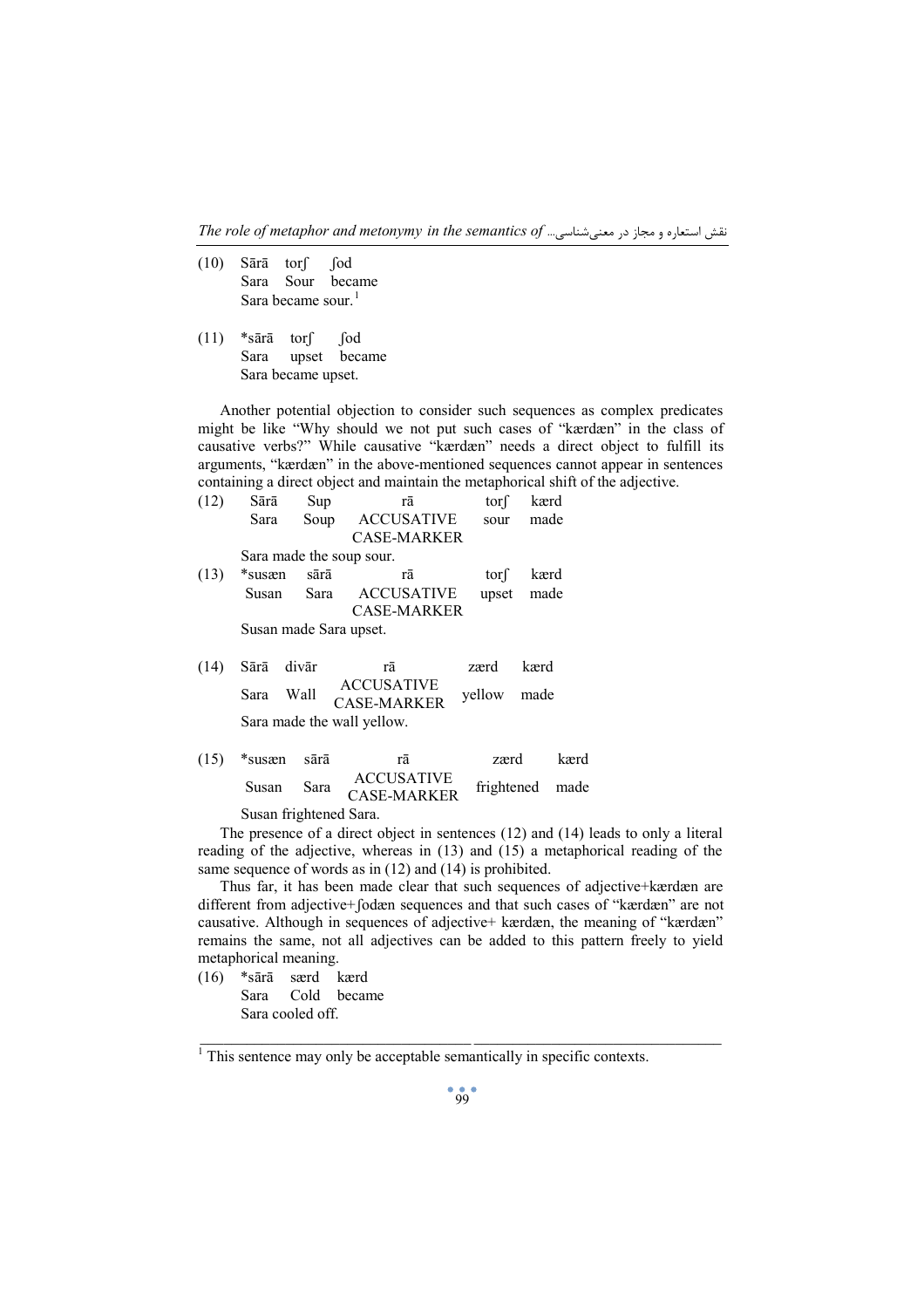Although "cooling off" is the physiological effect of mental peace after anger, the adjective "særd" cannot be used with "kærd" with a metaphorical reading. So, it can be concluded that inchoative "kærdæn" does not participate in adjective+kærdæn sequences productively to allow language speakers to use it metaphorically. This lack of productivity is one more piece of evidence that urges the authors to introduce a new category for adjectival preverbs in Persian complex predicates.

## **2. Adjectival Preverbs Lacking Metaphorical Shift**

The second class of adjectival preverbs seems to demonstrate no detectable metaphorical shift. This being the defining property, the class can be divided into two subclasses.

#### *2.1. Adjectival Preverbs Combining with Different Light Verbs*

Unlike the first class of adjectival preverbs, the total meaning understood from the sequence of the adjective and the light verb in the second class, does not allow any literal or metaphorical reading although the lexical meaning of the adjective shows similarities with the meaning of the compound verb in which it plays a role.

| (17) Sārā     | – Sor         | xord |  |
|---------------|---------------|------|--|
|               | Sara slippery | ate  |  |
| Sara slipped. |               |      |  |

|  | $(18)$ sārā ketab     | rā                                      | lāzem         | dāft |
|--|-----------------------|-----------------------------------------|---------------|------|
|  | Sara Book             | <b>ACCUSATIVE</b><br><b>CASE-MARKER</b> | necessary had |      |
|  | Sara needed the book. |                                         |               |      |

|  |                      | (19) sārā ruje tæxt derāz kefid |                         |
|--|----------------------|---------------------------------|-------------------------|
|  |                      |                                 | Sara on bed long pulled |
|  | Sara lay on the bed. |                                 |                         |

As evident from examples (17-19), the adjectives "sor", "l āazem" and "derāz" contribute to the meaning of the whole verbal complex, but the contribution is arbitrary and no semantic process seems to be at play.

One more observation about this class is that the adjectival preverbs can combine with a varied range of light verbs. This property puts them in contrast with members of the first class which combine only with "kærdæn" as their light verbs.

#### *2.2. Adjectival Preverbs Combining with "kærdæn" as Light Verb*

In this subclass of adjectival preverbs, "kærdæn" which combines with adjectives demonstrates a new meaning: "to become intentionally" or "to make oneself".

| (20) | sārā | xoftip   | kærd                                          |
|------|------|----------|-----------------------------------------------|
|      | Sara | handsome | made                                          |
|      |      |          | Sara made herself handsome (Sara spruced up). |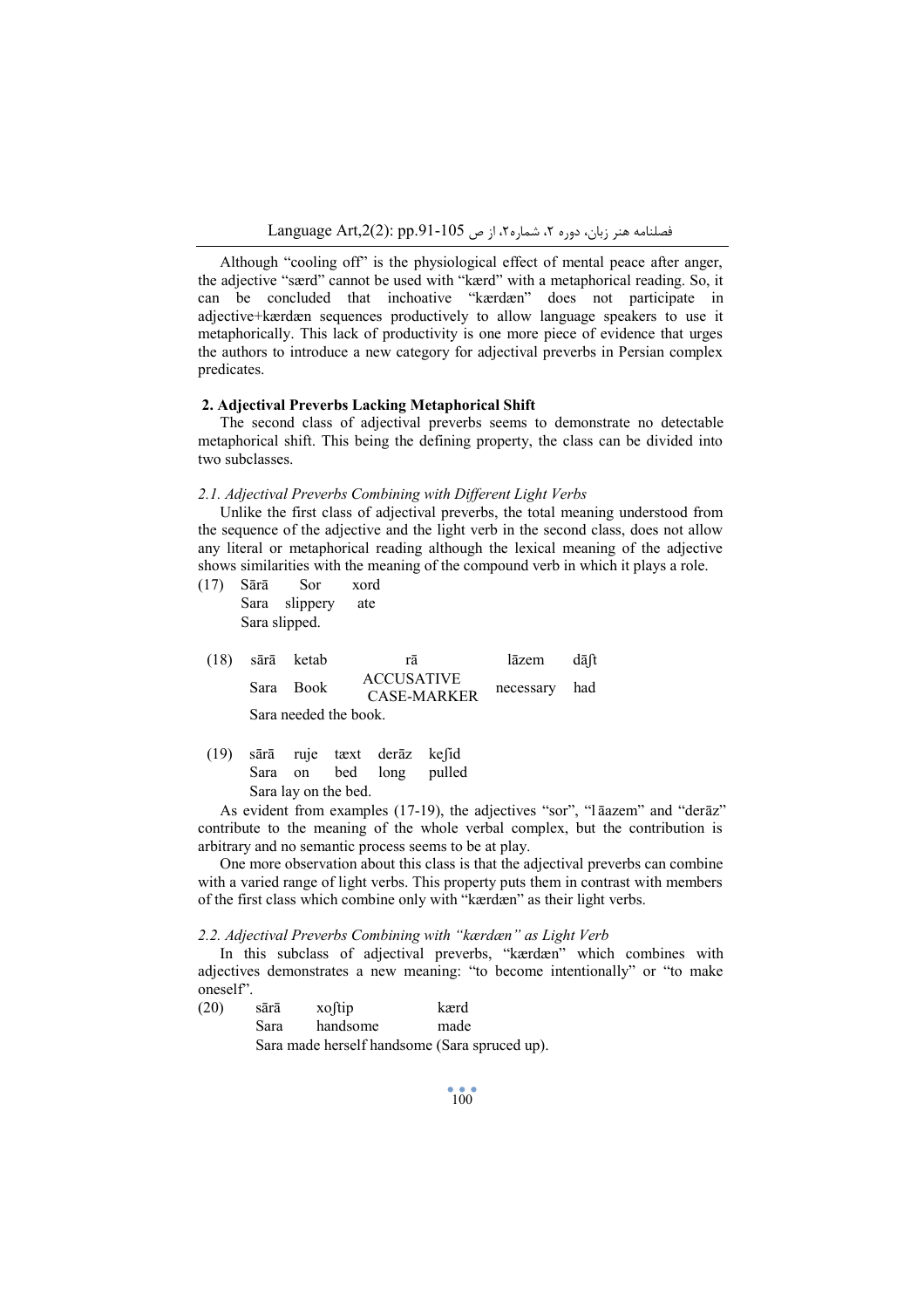*The role of metaphor and metonymy in the semantics of* ...معنیشناسی در مجاز و استعاره نقش

| (21) | sārā                     | mæst  | kærd |  |  |
|------|--------------------------|-------|------|--|--|
|      | Sara                     | drunk | made |  |  |
|      | Sara made herself drunk. |       |      |  |  |

The above examples seem to be the elliptical forms of (22) and (23).

| (22) | sārā                        | xod     | rā                               | xoftip   | kærd |  |  |
|------|-----------------------------|---------|----------------------------------|----------|------|--|--|
|      | Sara                        | herself | <b>ACCUSATIVE</b><br>CASE-MARKER | handsome | made |  |  |
|      | Sara made herself handsome. |         |                                  |          |      |  |  |

| (23) | sārā | xod                      | rā                               | mæst  | kærd |
|------|------|--------------------------|----------------------------------|-------|------|
|      | Sara | herself                  | <b>ACCUSATIVE</b><br>CASE-MARKER | drunk | made |
|      |      | Sara made herself drunk. |                                  |       |      |

Apparently the meaning of "xod" has been transferred to "kærd" resulting in the new meaning "to become intentionally" or "to make oneself".

Knowing that "kærd" has undergone the aforementioned semantic shift, the meaning of the compound verb appears to be completely transparent. It has to be noted that this group of compound verbs are mainly used in colloquial Persian. <sup>1</sup>

# **The First Two-word Light Verb in Persian**

Another point to be made here is about a Persian complex predicate whose preverb belongs to the adjective class. This verb "pejd ā kærd" demonstrates peculiarities which are absent in other Persian complex predicates. This verb can in all circumstances be replaced by a synonymous simple verb "j āft" meaning "find".

(24) sārā ketāb rā jāft sara book ACCUSATIVE CASE-MARKER find-past- $3<sup>rd</sup>$ -sing Sara found the book.

| (25) | sārā | ketāb                | rā                                      | pejdā   | Kærd                    |
|------|------|----------------------|-----------------------------------------|---------|-------------------------|
|      | sara | book                 | <b>ACCUSATIVE</b><br><b>CASE-MARKER</b> | visible | $do$ -past- $3rd$ -sing |
|      |      | Sara found the book. |                                         |         |                         |

"jāft" is also able to play the role of a light verb in many Persian complex predicates. Interestingly enough, the synonymous "pejd ā kærd" can still replace the light verb "jāft". It is the first time that this first and seemingly only Persian twoword light verb has been noticed.

 $\frac{1}{2}$  , and the set of the set of the set of the set of the set of the set of the set of the set of the set of the set of the set of the set of the set of the set of the set of the set of the set of the set of the set  $1$ <sup>1</sup> Though these sequences are not considered productive, it seems to be an increasing tendency for Persian adjectives to collocate with this sense of " $\kappa \Theta \rho \delta \Theta v$ ".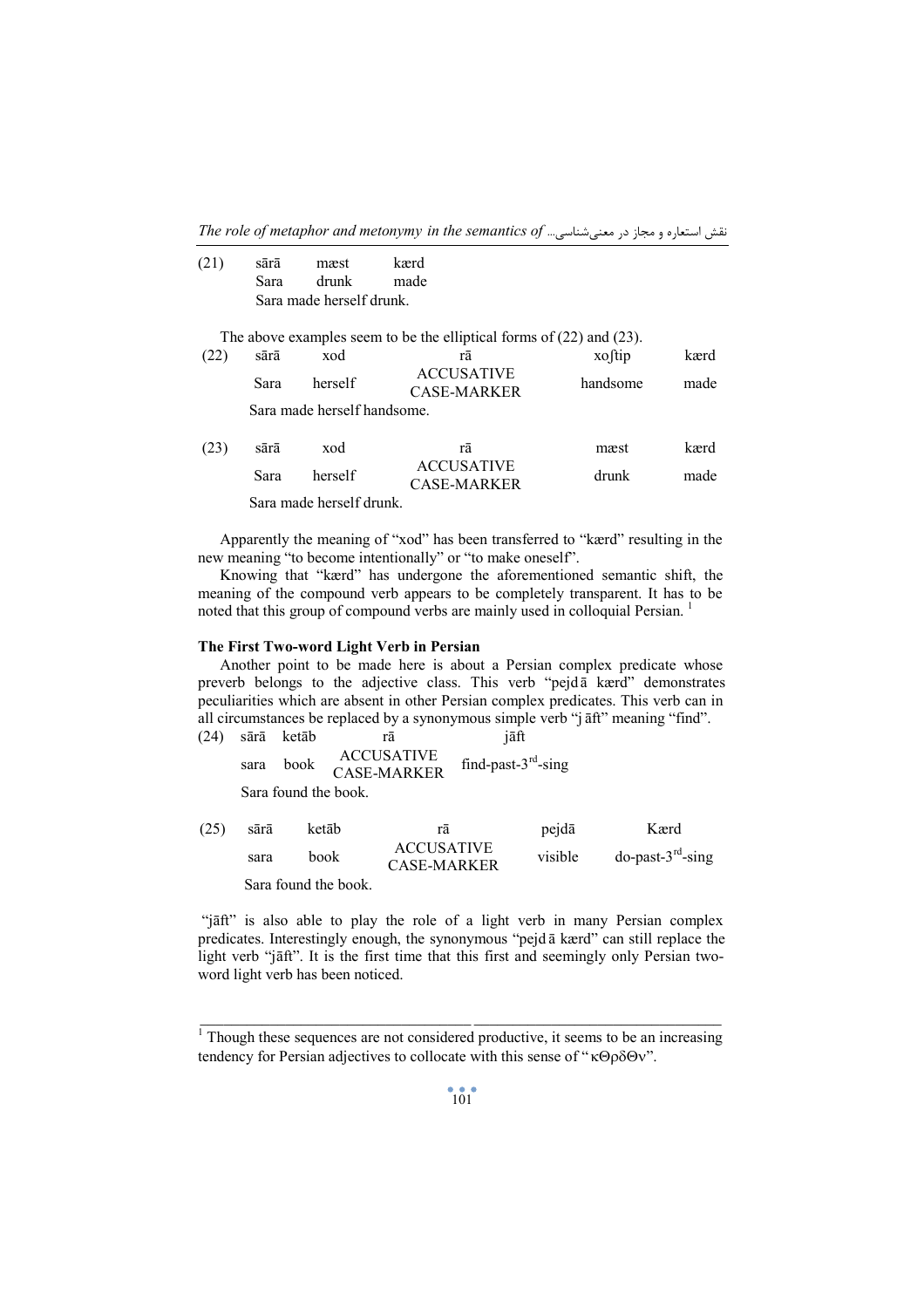$L$ anguage Art,2(2): pp.91-105 فصلنامه هنر زبان، دوره ٢، شماره٢، از ص

| (26) | Ketāb<br>Book                                                        | be<br>to | ketābxāne<br>library<br>The book was transferred to the library. | Pentegal<br>transfer           |                                 | Jāft<br>find-past- $3rd$ -sing  |
|------|----------------------------------------------------------------------|----------|------------------------------------------------------------------|--------------------------------|---------------------------------|---------------------------------|
| (27) | Ketāb<br>Book                                                        | be<br>to | ketābxāne<br>library<br>The book was transferred to the library. | Pentegal<br>transfer           | pejdā<br>visible                | Kærd<br>do-past- $3rd$ -sing    |
| (28) | Sārā<br>Sara                                                         | be<br>to | movafaqijjæt<br>success<br>Sara achieved success.                | dæst<br>hand                   |                                 | Jāft<br>find-past- $3rd$ -sing  |
| (29) | Sārā<br>Sara                                                         | be<br>to | movafaqijjæt<br>success<br>Sara achieved success.                | dæst<br>hand                   | pejdā<br>visible                | Kærd<br>$do$ -past- $3rd$ -sing |
| (30) | d3ælæse<br>Pedāme<br>meeting<br>continuation<br>The meeting went on. |          |                                                                  | jāft<br>find past- $3rd$ -sing |                                 |                                 |
| (31) | d <sup>7</sup> and d <sup>7</sup><br>meeting                         |          | ?edāme<br>continuation<br>The meeting went on.                   | pejdā<br>visible               | kærd<br>$do$ -past- $3rd$ -sing |                                 |

As can be deduced from the examples above, the word "pejd ā" is a part of the light verb "pejdā kærd" which joins preverbs like "ʔenteqāl", "dæst", and "ʔedāme" to yield a complex predicate bearing the same meaning as those whose light verbs are "jāft".

#### **Conclusion**

In this paper, the authors first had a review of related works in the literature both the one dealing with Persian complex predicates generally and those dealing with nominal preverbs. Wherever they saw any mention of adjectival preverbs, gave it more attention. They also had a brief review of the most relevant works dealing with metaphor as a cognitive process. In the next section, they presented a critique of other researchers' works. Scrutinizing more Persian language data led the authors to posit two subclasses for Persian complex predicates having adjectival preverbs: *adjectival preverbs demonstrating metaphorical shift* and *adjectival preverbs lacking metaphorical shift*. In the first subclass, adjectives used as preverbs are the physiological effects of the emotions causing them. Such adjectival preverbs only combine with "kærdæn" as their light verb. The second subclass is made of adjectival preverbs which do not enter any metaphorical relationship with their light verbs. This subclass itself is divided into two smaller classes: *adjectival preverbs combining with different light verbs other than "kærdæn"* and *adjectival preverbs*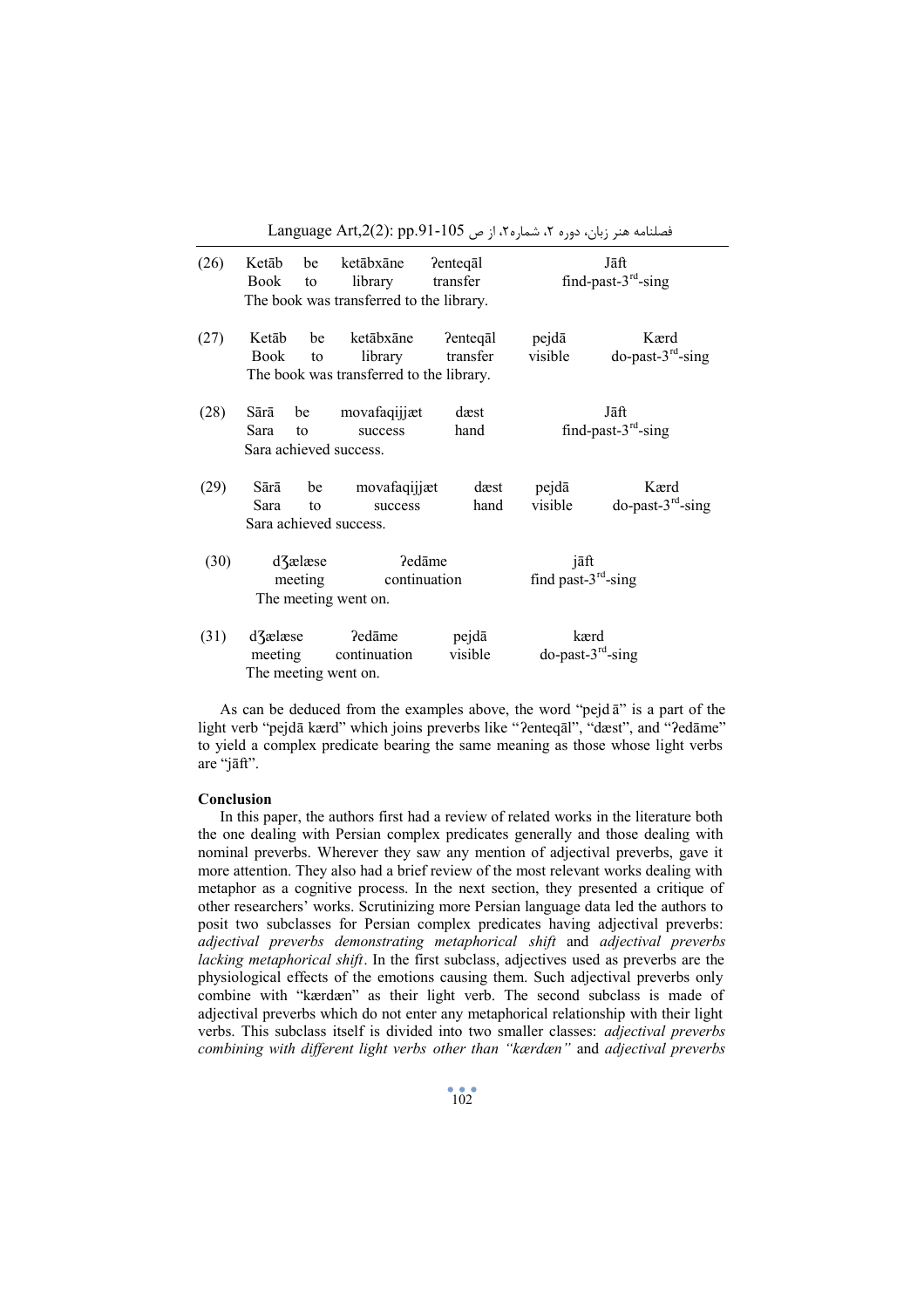*The role of metaphor and metonymy in the semantics of* ...معنیشناسی در مجاز و استعاره نقش

*combining with "kærdæn" as light verb*. The former refers to a group of preverbs not entering any metaphorical relationship with their light verbs which can be most verbs potentially able to play the role of light verb other than "kærdæn" and the latter refers to a group of preverbs which can only combine with "kærdæn". Here again, we do not see any metaphorical relationship between the preverb and the light verb. One of the findings of this paper is the introduction of two new meanings for "kærdæn" in Persian. The "kærdæn" combining with the first subclass of adjectival preverbs yields the meaning "to become" and the "kærdæn" combining with the second subclass yields the meaning "to make oneself". Another finding is the introduction of "pejda kærd" as the first two-word light verb in Persian. Persian complex predicate needs more scrutiny by linguists. It is likely that there are much more peculiarities in Persian complex predicate not discovered and explained. There may be more cognitive semantic processes involved in the combination of light verbs and preverbs.

### **Reference**

Bateni, M. R. (1989). farsi zabani aghim? *Adine*. 33, pp. 66-71.

- Dabir-Moghaddam, M. (1997). Compound verbs in Persian. *Studies in the Linguistic Sciences*. 27(2), pp. 25-59.
- Folli, R., H. Harley and S. Karimi. (2005). Determinants of event type in Persian complex predicates. *Lingua*. 115(10), pp. 1365-1401.
- Ghomeshi, J. and D. Massam. (1994). Lexical/Syntactic relations without projection. *Linguistic Analysis*. 24, pp. 173-217.
- Golfam, A. and F. Yusefirad. (2002). zabanshenasi-ye shenakhti va este'are. *Tazeha-ye Olum-e Shenakhti*. 4(1), pp. 59-64.
- Karimi, S. (1997). Persian complex verbs: Idiomatic or compositional. *Lexicology*. 3, pp. 273-318.
- Karimi-Doostan, Gh. (1997). Light verb constructions in Persian, Ph.D. Thesis in General Lingustics, Essex University, England.
- Karimi-Doostan, Gh. (2008). Predicative nouns and adjectives. *Dastoor*, (3), pp. 187-202.

Khanlari, P. (1973). *tarikh-e zaban-e farsi*. Tehran: Bonyad-e Farhang-e Iran.

Kövecses, Z. (2010). *Metaphor: A practical introduction*. Oxford University Press.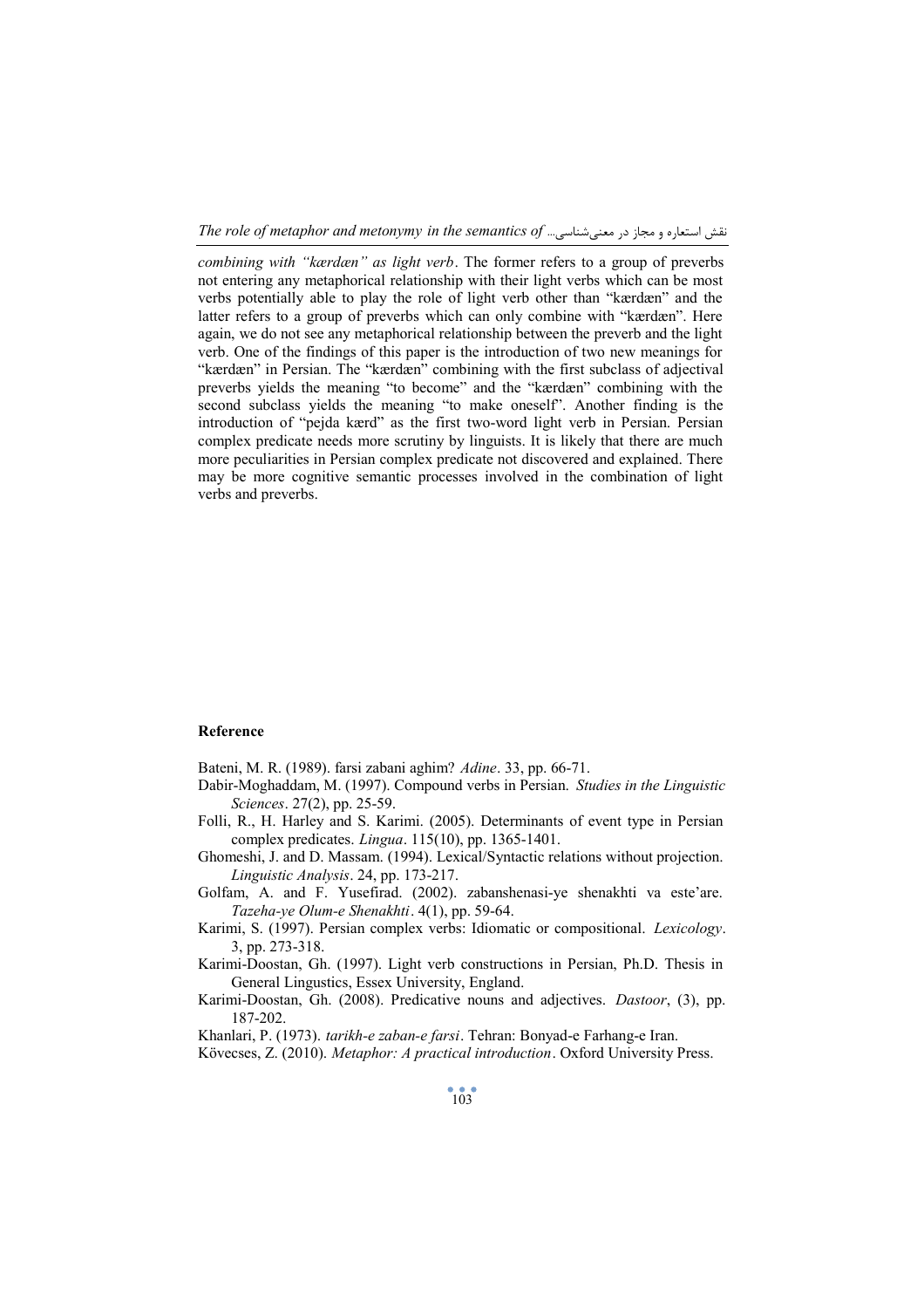- Lakoff, G. (1987). *Women, fire and dangerous things: What Categories Reveal about the Mind*. University of Chicago Press.
- Lakoff, G. (1993). The contemporary theory of metaphor. In *Metaphor and Thought*, Eds., Ortony, A. Cambridge University Press, pp. 202-251.
- Lakoff, G. and M. Johnson. (1980). *Metaphors we live by*. University of Chicago Press.
- Lakoff, G. and M. Johnson. (1999). *Philosophy in the flesh: The embodied mind and its challenge to western thought*. Basic Books.
- Lambton, A.K.S. (1953). Persian grammar: Including key to Persian grammar. Cambridge: Cambridge University Press.
- Megerdoomian, K. (2001). Event structure and complex predicates in Persian. *Canadian Journal of Linguistics*. 46, pp. 97–125.
- Pantcheva, M. (2010). First phase syntax of Persian complex predicates: Argument structure and telicity. *Journal of South Asian Linguistics*. 2(1), pp. 53-72 .
- Panther, K. U. and L. Thornburg. (2007). Metonymy. In *Oxford Handbook of Cognitive Linguistics*, Eds., Geeraerts, D. and H. Cuyckens. Oxford University press.
- Samiian, V. (1983). Origin of phrasal categories in Persian: An X-bar analysis, Ph.D. Thesis, UCLA, Los Angeles.
- Tabataba'ei, A. (2005). fe'le morakkab dar zaban-e farsi. *Name-ye Farhangestan*, 7(2), pp. 26-34.

# **HOW TO CITE THIS ARTICLE**

Moloodi, A. & Kouhestani, M. (2017). The Role of Metaphor and Metonymy in the Semantics of Persian Adjectival Preverbs: A Cognitive Linguistics Approach. *Language Art*, 2(2):pp.91-105, Shiraz, Iran. **DOI:** 10.22046/LA.2017.10



**URL:** http://www.languageart.ir/index.php/LA/article/view/35